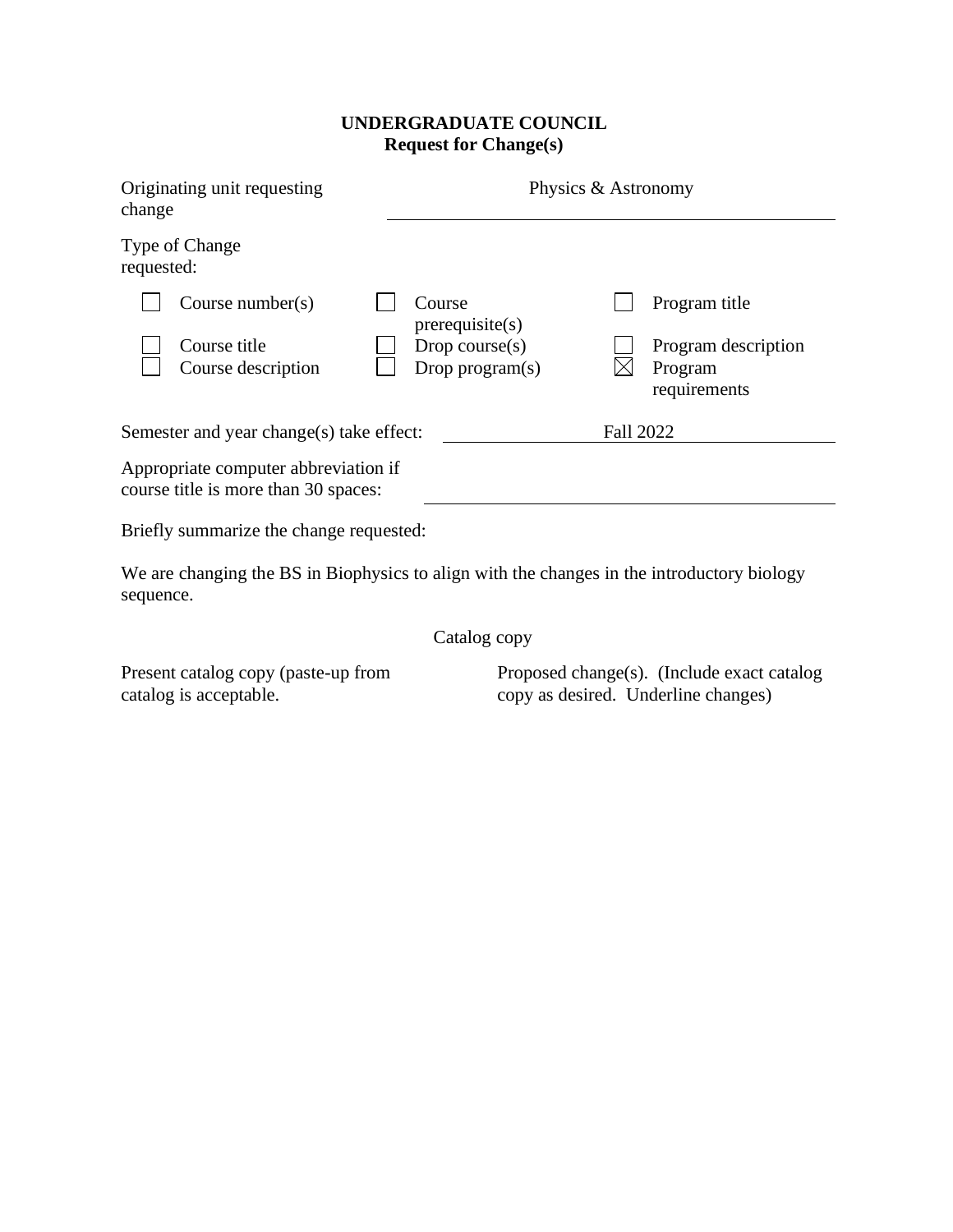The program of study requires a minimum of 35 hours on a 124-hour degree, consisting of: …

Also required are:

BIOL 10501 Introductory Biology Lab I-BIOL 10503 Introductory Biology I CHEM 10113 General Chemistry I CHEM 10123 General Chemistry II CHEM 10122 General Chemistry II Laboratory

OR

CHEM 20123 Quantitative Analysis

9 hours selected from BIOL 10511 Introductory Biology Lab II-BIOL 10513 Introductory Biology II BIOL 30603 Cellular, Molecular, and Developmental Biology BIOL 30304 Microbiology BIOL 30603 Cellular, Molecular, and Developmental Biology CHEM 30123 Organic Chemistry I CHEM 30133 Organic Chemistry II CHEM 30143 Organic Qualitative Analysis CHEM 40503 Basic Biochemistry

The program of study requires a minimum of 35 hours on a 124-hour degree, consisting of: ….

Also required are:

BIOL 10503 The Unity of Life: Molecules to Cells BIOL 10523 Introduction to Biological Investigation CHEM 10113 General Chemistry I CHEM 10123 General Chemistry II w CHEM 10122 General Chemistry II Laboratory OR CHEM 20123 Quantitative Analysis 7 hours selected from BIOL 10513 The Diversity of Life: Organisms to Ecosystems BIOL 30603 Cellular, Molecular, and Developmental Biology BIOL 30304 Microbiology BIOL 30603 Cellular, Molecular, and Developmental Biology CHEM 30123 Organic Chemistry I CHEM 30133 Organic Chemistry II CHEM 30143 Organic Qualitative Analysis

CHEM 40503 Basic Biochemistry